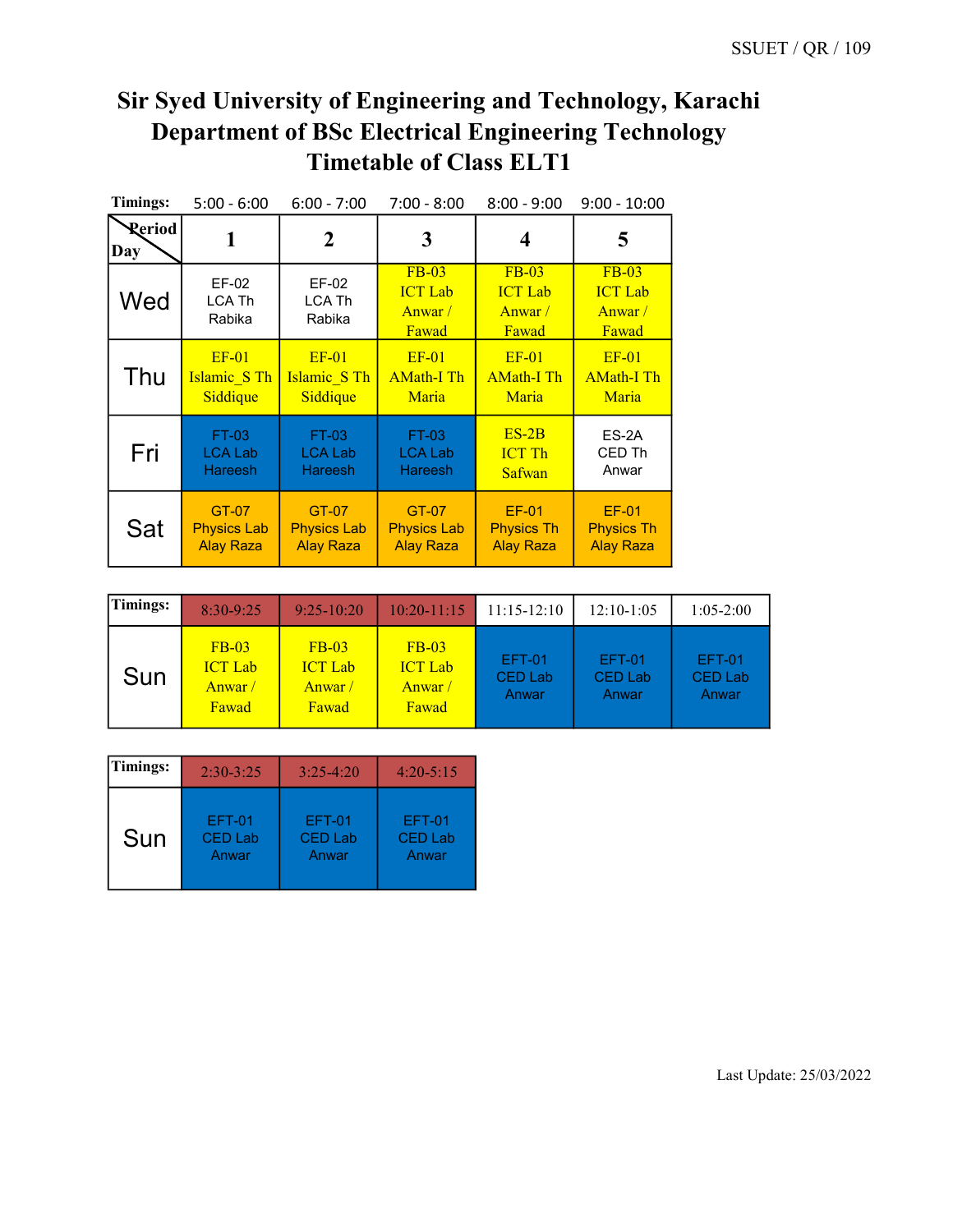| Timings:      | $5:00 - 6:00$                                 | $6:00 - 7:00$                                 | $7:00 - 8:00$                                 | $8:00 - 9:00$      | $9:00 - 10:00$     |
|---------------|-----------------------------------------------|-----------------------------------------------|-----------------------------------------------|--------------------|--------------------|
| Reriod<br>Day | 1                                             | $\boldsymbol{2}$                              | 3                                             | 4                  | 5                  |
| Wed           | $ES-1B$                                       | $ES-1B$                                       | $EF-01$                                       | $EF-01$            | $EF-01$            |
|               | Electronics Th I                              | Electronics Th                                | ComSkill Th                                   | <b>ComSkill Th</b> | <b>ComSkill Th</b> |
|               | Chandanlal                                    | Chandanlal                                    | Saqib                                         | Saqib              | Saqib              |
| Thu           | $EF-03$                                       | $EF-03$                                       | $EF-03$                                       | $EF-03$            | $EF-03$            |
|               | PakStud Th                                    | PakStud Th                                    | <b>AMath-II Th</b>                            | <b>AMath-II Th</b> | <b>AMath-II Th</b> |
|               | Dr. Arshad                                    | Dr. Arshad                                    | <b>Etezaz</b>                                 | <b>Etezaz</b>      | <b>Etezaz</b>      |
| Fri           | EF-01                                         | EF-01                                         | EF-01                                         | EF-01              | EF-01              |
|               | EM-I Th                                       | EM-I Th                                       | A BMT Th                                      | A BMT Th           | A BMT Th           |
|               | Faisal.                                       | Faisal.                                       | Amir:                                         | Amir:              | Amir:              |
| Sat           | <b>FB-08</b><br>EM-I Pr<br>Hareesh /<br>Faraz | <b>FB-08</b><br>EM-I Pr<br>Hareesh /<br>Faraz | <b>FB-08</b><br>EM-I Pr<br>Hareesh /<br>Faraz |                    |                    |

| <b>Timings:</b> | $8:30-9:25$    | $9:25-10:20$   |                | $10:20-11:15$   11:15-12:10 | $12:10-1:05$   | $1:05-2:00$    |
|-----------------|----------------|----------------|----------------|-----------------------------|----------------|----------------|
| Sun             | $FT-02$        | $FT-02$        | $FT-02$        | $FT-02$                     | $FT-02$        | $FT-02$        |
|                 | Electronics Pr | Electronics Pr | Electronics Pr | Electronics Pr              | Electronics Pr | Electronics Pr |
|                 | Chandanlal /   | Chandanlal /   | Chandanlal /   | Chandanlal /                | Chandanlal /   | Chandanlal /   |
|                 | Usman          | Usman          | Usman          | Hareesh                     | Hareesh        | Hareesh        |

| Timings: | $2:30-3:25$ | $3:25-4:20$ | $4:20 - 5:15$ |
|----------|-------------|-------------|---------------|
| Sun      |             |             |               |

Last Update: 25/03/2022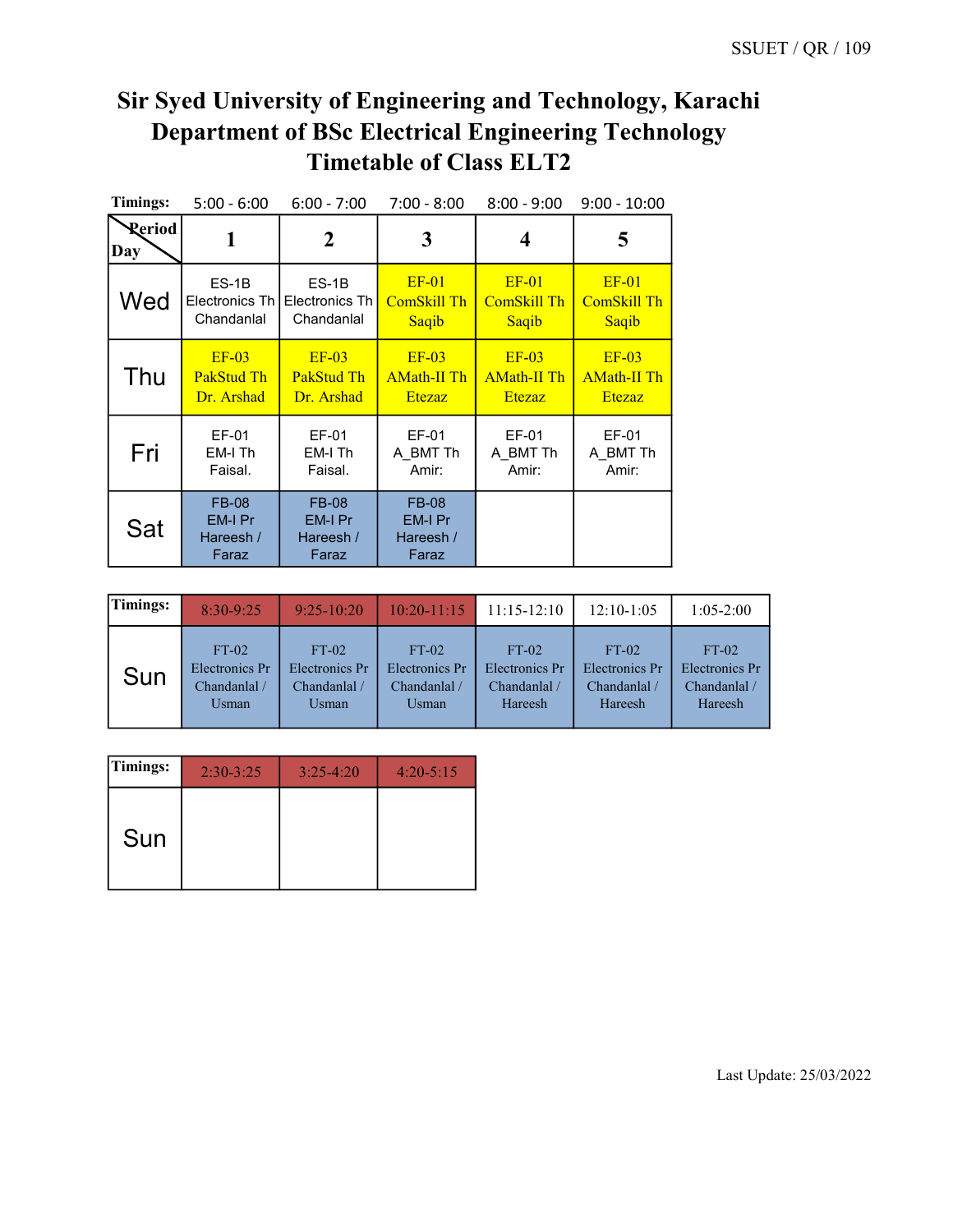| <b>Timings:</b>      | $4:00 - 5:00$               | $5:00 - 6:00$               | $6:00 - 7:00$               | $7:00 - 8:00$               | $8:00 - 9:00$               | $9:00 - 10:00$   |
|----------------------|-----------------------------|-----------------------------|-----------------------------|-----------------------------|-----------------------------|------------------|
| <b>Reriod</b><br>Day | 1                           | 2                           | 3                           | p                           | 5                           | 6                |
| Mon                  | EF-03                       | EF-03                       | EF-03                       | EF-03                       | EF-03                       | EF-03            |
|                      | EM-II Th                    | EM-II Th                    | PGS Th                      | PGS Th                      | Digital_E Th                | Digital_E Th     |
|                      | Hafsa                       | Hafsa                       | SAKhan                      | SAKhan                      | Ali                         | $\mathsf{Ali}\_$ |
| Tue                  | <b>FB-08</b>                | <b>FB-08</b>                | <b>FB-08</b>                | <b>FB-08</b>                | <b>FB-08</b>                | <b>FB-08</b>     |
|                      | EM-II Pr                    | EM-II Pr                    | EM-II Pr                    | <b>EM-II Pr</b>             | <b>EM-II Pr</b>             | EM-II Pr         |
|                      | Faraz L                     | Faraz L                     | Faraz L                     | Faraz L                     | Faraz L                     | Faraz L          |
| Wed                  | $EF-03$<br>TR&W Th<br>Saqib | $EF-03$<br>TR&W Th<br>Saqib | $EF-03$<br>TR&W Th<br>Saqib | EF-03<br>EI&M Th<br>Nadeem; | EF-03<br>EI&M Th<br>Nadeem; |                  |
| Thu                  | $FT-01$                     | $FT-01$                     | $FT-01$                     | $FT-01$                     | $FT-01$                     | $FT-01$          |
|                      | Digital E Pr                | Digital E Pr                | Digital E Pr                | Digital E Pr                | Digital E Pr                | Digital E Pr     |
|                      | Hareesh                     | Hareesh                     | Hareesh                     | Hareesh                     | Hareesh                     | Hareesh          |
| Fri                  | $FS-2B$                     | $FS-2B$                     | $FS-2B$                     | $FS-2B$                     | $FS-2B$                     | $FS-2B$          |
|                      | EI&M Pr                     | EI&M Pr                     | EI&M Pr                     | EI&M Pr                     | EI&M Pr                     | EI&M Pr          |
|                      | Saleem (TE)                 | Saleem (TE)                 | Saleem (TE)                 | Javeed                      | Javeed                      | Javeed           |

Last Update: 25/03/2022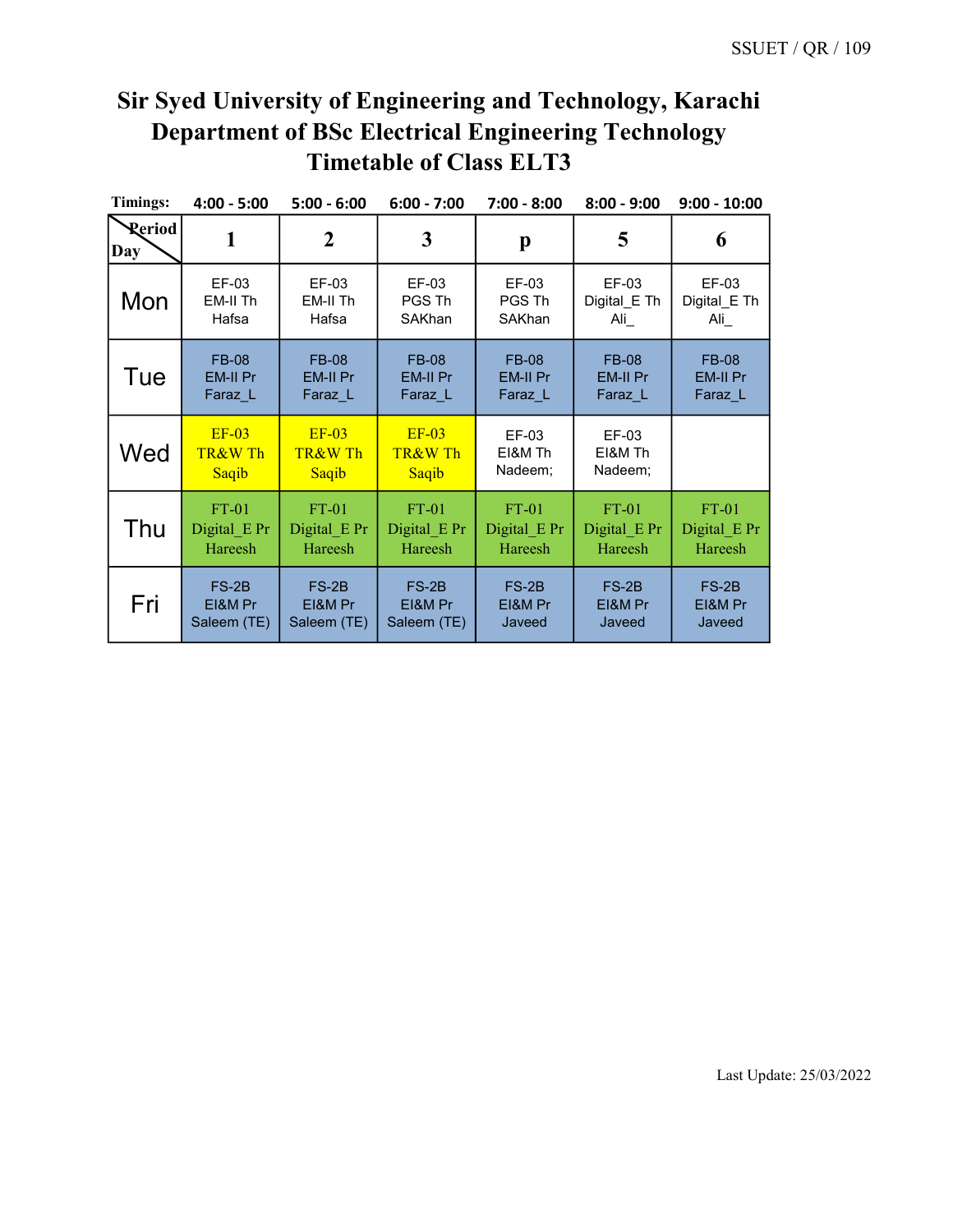| <b>Timings:</b>      | $4:00 - 5:00$               | $5:00 - 6:00$               | $6:00 - 7:00$                   | $7:00 - 8:00$                   | $8:00 - 9:00$ | $9:00 - 10:00$    |
|----------------------|-----------------------------|-----------------------------|---------------------------------|---------------------------------|---------------|-------------------|
| <b>Reriod</b><br>Day | 1                           | $\overline{2}$              | 3                               | 4                               | 5             | 6                 |
| Mon                  | FT-03                       | $FT-03$                     | $FT-03$                         | $FT-03$                         | $FT-03$       | $FT-03$           |
|                      | AC CAPr                     | AC CAPr                     | AC CAPr                         | AC CAPr                         | AC CAPr       | AC CAPr           |
|                      | Fawad.                      | Fawad.                      | Fawad.                          | Fawad.                          | Fawad.        | Fawad.            |
| Tue                  | <b>GF-02</b>                | <b>GF-02</b>                | <b>GF-02</b>                    | <b>GF-02</b>                    | <b>GF-02</b>  | <b>GF-02</b>      |
|                      | P Elec Pr                   | P Elec Pr                   | P Elec Pr                       | P Elec Pr                       | P Elec Pr     | P Elec Pr         |
|                      | <b>Manzar</b>               | <b>Manzar</b>               | <b>Manzar</b>                   | <b>Manzar</b>                   | <b>Manzar</b> | <b>Manzar</b>     |
| Wed                  | EF-04<br>AC CA Th<br>Fawad: | EF-04<br>AC CA Th<br>Fawad: | EF-04<br><b>EMF Th</b><br>Zafar | EF-04<br><b>EMF Th</b><br>Zafar |               |                   |
| Thu                  | $FB-02$                     | $FB-02$                     | $FB-02$                         | $EF-04$                         | $EF-04$       | EF-04             |
|                      | EPDis. Pr                   | EPDis. Pr                   | EPDis. Pr                       | EPDis. Th                       | EPDis. Th     | <b>EPTrans Th</b> |
|                      | Muzamil;                    | Muzamil;                    | Muzamil;                        | Usman S                         | Usman S       | Usman S           |
| Fri                  | <b>FB-02</b>                | <b>FB-02</b>                | FB-02                           | EF-04                           | EF-04         | EF-04             |
|                      | <b>EPTrans Pr</b>           | <b>EPTrans Pr</b>           | <b>EPTrans Pr</b>               | <b>EPTrans Th</b>               | P ELec Th     | P ELec Th         |
|                      | Muzamil                     | Muzamil                     | <b>Muzamil</b>                  | Usman S                         | Manzar        | Manzar            |